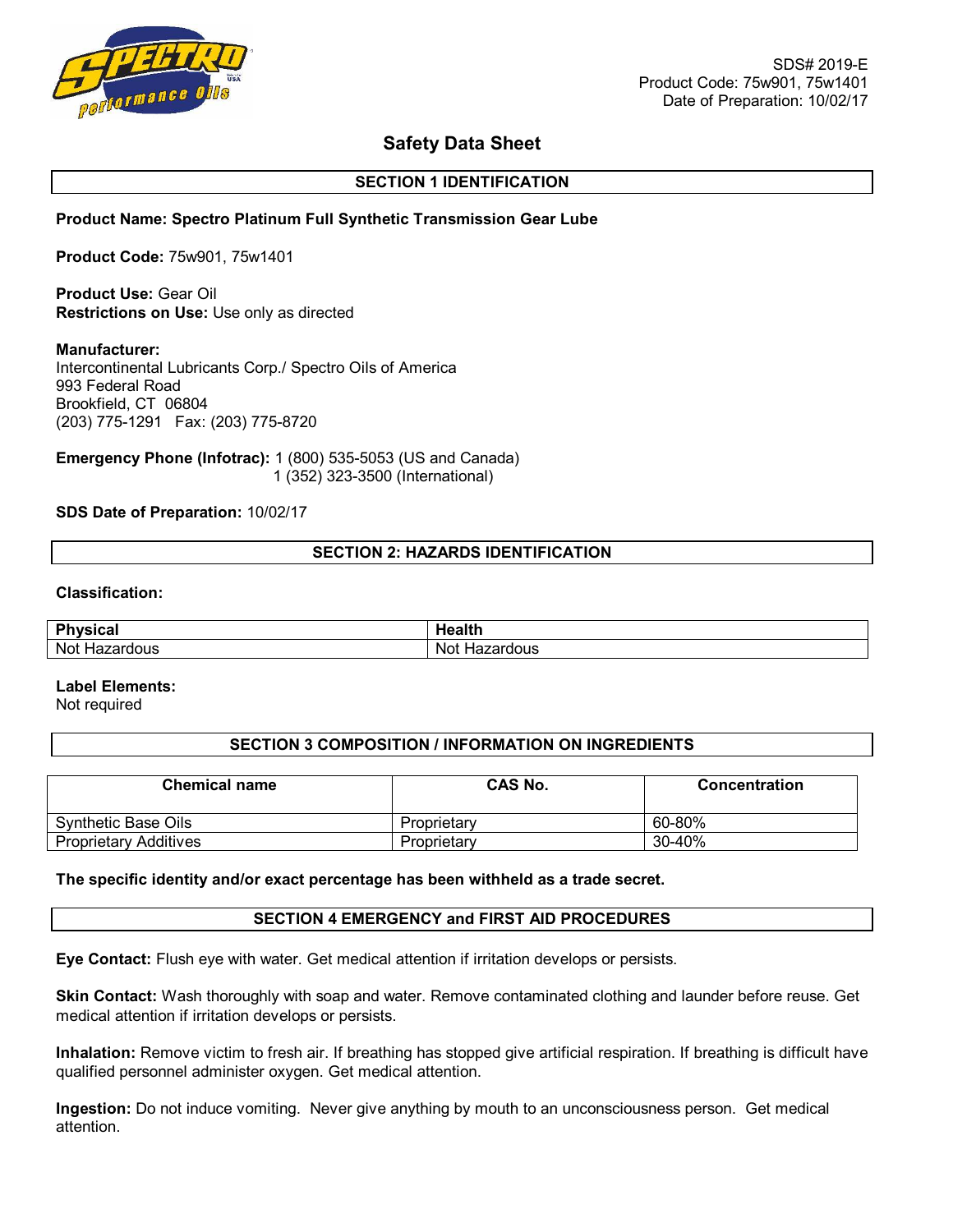**Most important symptoms/effects, acute and delayed:** May cause eye irritation. Prolonged skin contact may cause irritation. Excessive inhalation of vapor or mists may cause upper respiratory tract irritation and central nervous system effects. Swallowing may cause nausea, vomiting and diarrhea.

**Indication of immediate medical attention and special treatment, if necessary:** None required under normal conditions of use.

## **SECTION 5 FIRE and EXPLOSION HAZARD DATA**

**Suitable extinguishing media:** Water spray or fog, foam, carbon dioxide, dry chemical.

**Specific hazards arising from the chemical:** At elevated temperatures containers may rupture. Use of large amounts of water may cause product to float and spread fire. Combustion may produce carbon oxides and hydrocarbon fragments.

**Special protective equipment and precautions for fire-fighters:** Firefighters should wear full emergency equipment and NIOSH approved positive pressure self-contained breathing apparatus. Cool exposed intact containers with water spray or stream.

## **SECTION 6 ACCIDENTAL RELEASE MEASURES**

**Personal precautions, protective equipment, and emergency procedures:** Wear appropriate protective equipment. Wash thoroughly after handling.

**Environmental hazards:** Avoid release into the environment. Report spill as required by local and federal regulations.

**Methods and materials for containment and cleaning up:** Dike spill and collect into closable containers for disposal with an inert absorbent. Prevent entry in storm sewers and waterways.

#### **SECTION 7 HANDLING and STORAGE**

**Precautions for safe handling:** Avoid contact with eyes and prolonged contact with skin and clothing. Avoid breathing vapors and mists. Wash thoroughly after handling. Remove oil-soaked clothing and launder before reuse. Discard oil soaked shoes and other items than cannot be laundered.

**Conditions for safe storage, including any incompatibilities:** Store in a cool area away from oxidizing agents. Protect containers from physical damage.

Empty containers retain product residues. Do not cut, weld, braze, etc. on or near empty containers. Follow all SDS precautions in handling empty containers.

## **SECTION 8 EXPOSURE CONTROLS and PERSONAL PROTECTION**

#### **Exposure Guidelines:**

#### **INGREDIENTS CAS#. EXPOSURE LIMITS**

Proprietary Additives Proprietary

**.**  Synthetic Oils Proprietary 5 mg/m3 TWA Manufacturer

**Appropriate engineering controls:** Good general room ventilation (equivalent to outdoors) should be adequate under normal conditions. If exposures are excessive increased mechanical ventilation such as local exhaust may be required.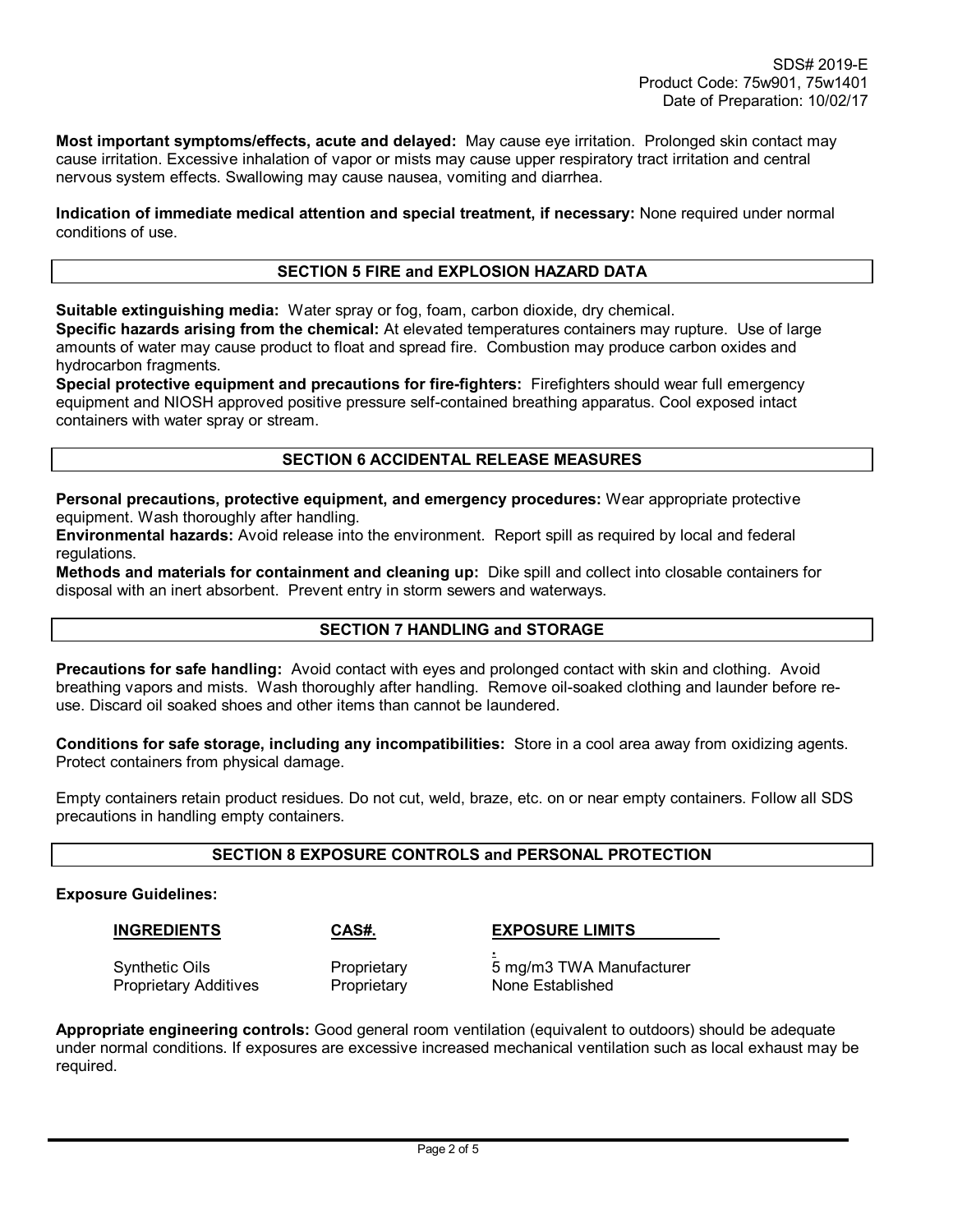**Respiratory protection:** None needed under normal use conditions with adequate ventilation. If exposures are excessive, use a NIOSH approved respirator with organic vapor cartridges and particulate pre-filter. For higher concentrations a NIOSH approved supplied air respirator (with escape bottle if required) or self-contained breathing apparatus may be required. Selection of respiratory protection depends on the contaminant type, form and concentration. Select in accordance with OSHA 1910.134 and good Industrial Hygiene practice.

**Skin protection:** Rubber, neoprene or other impervious gloves are recommended where prolonged or repeated skin contact is likely.

**Eye protection:** Safety glasses or goggles if splashing is possible.

**Other:** Impervious apron, boots and other clothing are recommended if needed to avoid prolonged/repeated skin contact. Suitable washing facilities should be available.

## **SECTION 9 PHYSICAL and CHEMICAL PROPERTIES**

**Appearance (physical state, color, etc.):** Lime green liquid. **Odor:** Mild petroleum odor.

| <b>Odor threshold: Not available</b>                 | pH: Not available                           |  |  |
|------------------------------------------------------|---------------------------------------------|--|--|
| Melting point/Pourpoint: -48°C / -54.4°F (75w90)     | <b>Boiling Point: Not available</b>         |  |  |
| $-46^{\circ}$ C / $-50.8^{\circ}$ F (75w140)         |                                             |  |  |
| Flash point: 392°F / 200°C (75w901)                  | Evaporation rate: Not available             |  |  |
| 406.4°F / 208°C (75w1401)                            |                                             |  |  |
| Flammability (solid, gas): Not applicable            |                                             |  |  |
| Flammable limits: LEL: Not applicable                | <b>UEL:</b> Not applicable                  |  |  |
| Vapor pressure: Not available                        | Vapor density: Not available                |  |  |
| Relative density: 0.99                               | Solubility(ies): Insoluble in water         |  |  |
| Partition coefficient: n-ctanol/water: Not available | Auto-ignition temperature: Not available    |  |  |
| Decomposition temperature: Not available             | <b>Viscosity:</b> 100 cSt $@$ 40°C (75w901) |  |  |
|                                                      | 182 cSt @ 40°C (75w1401)                    |  |  |

## **SECTION 10 STABILITY and REACTIVITY**

**Reactivity:** This product is not expected to react.

**Chemical stability:** The product is stable.

**Possibility of hazardous reactions:** None known.

**Conditions to avoid:** Avoid excessive heat.

**Incompatible materials:** Avoid strong oxidizing agents.

**Hazardous decomposition products:** Thermal decomposition may yield carbon monoxide, carbon dioxide, and hydrocarbon fragments.

## **SECTION 11 TOXICOLOGICAL INFORMATION**

#### **Health Hazards:**

**Inhalation:** Excessive inhalation of vapors or mists may cause upper respiratory tract irritation.

**Skin Contact:** Prolonged or repeated contact may cause mild irritation or dryness.

**Eye Contact:** May cause mild irritation.

**Ingestion:** Swallowing large amounts may cause gastrointestinal effects including nausea and diarrhea. .

**Chronic Effects of Overexposure:** No adverse chronic effects are expected.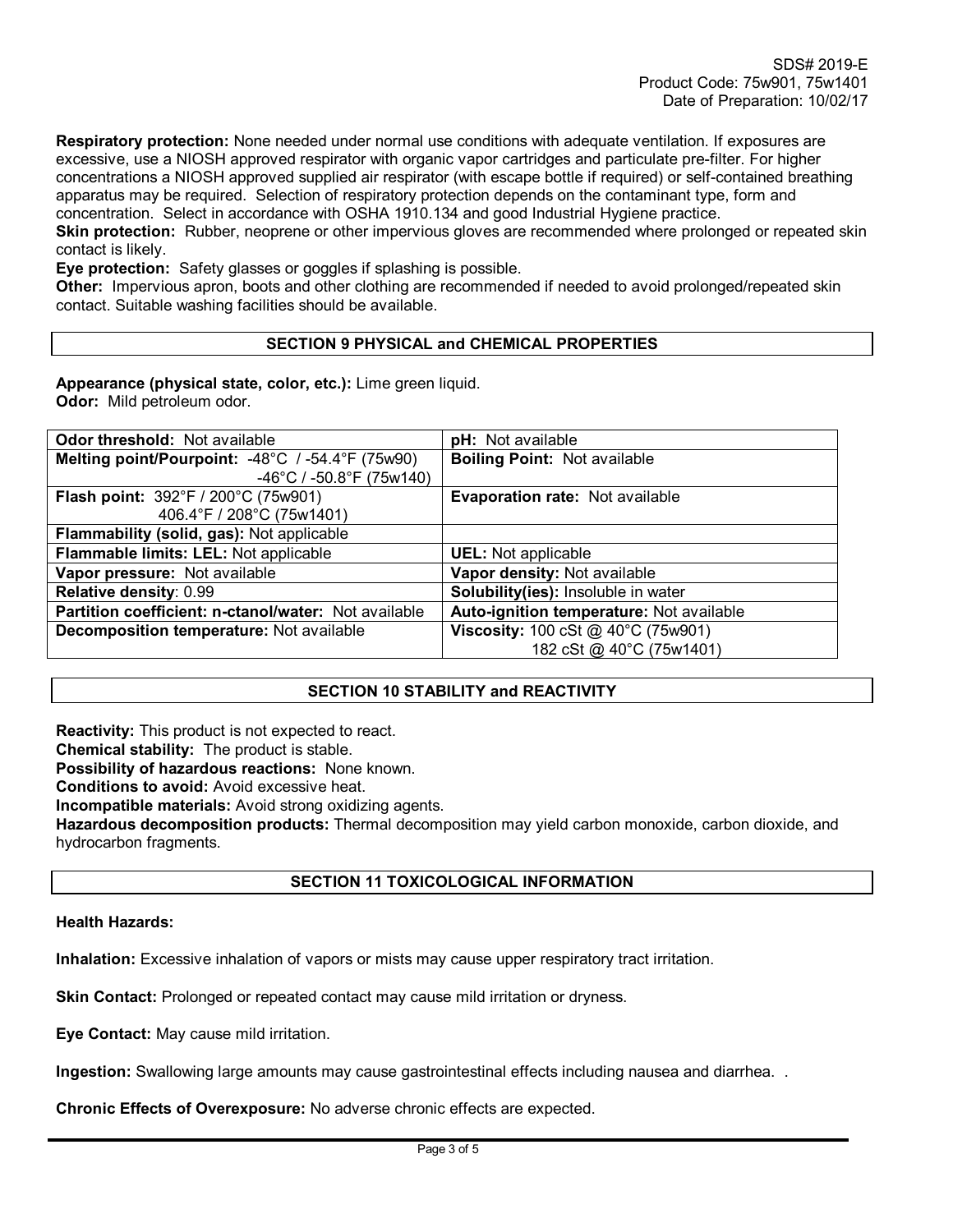**Mutagenicity:** This product is not expected to cause mutagenic activity.

**Reproductive Toxicity:** This product is not expected to cause reproductive or developmental effects.

**Carcinogenicity**: None of the components of this product are listed as a carcinogen or suspected carcinogen by IARC, NTP, ACGIH or OSHA.

#### **Acute Toxicity Values:**

Synthetic Oils: Oral rat LD50 >5000 mg/kg; Dermal rabbit LD50 >2000 mg/kg: Proprietary Additives: Oral rat LD50 >5000 mg/kg; Dermal rabbit LD50 >2000 mg/kg. Inhalation rat LC50 >5 mg/L

#### **SECTION 12: ECOLOGICAL INFORMATION**

#### **Ecotoxicity:**

Synthetic Oils: No data available Proprietary Additives: No data available

**Persistence and degradability:** Synthetic oils are inherently biodegradable. Proprietary additives are biodegradable. **Bioaccumulative potential:** Proprietary additives is not expected to bioaccumulate. **Mobility in soil:** No data available **Other adverse effects:** None known.

#### **SECTION 13: DISPOSAL INFORMATION**

**Waste Disposal Method:** Dispose in accordance with all local, state and federal regulations.

#### **SECTION 14: TRANSPORTATION INFORMATION**

|             | <b>UN Number</b> | Proper shipping name | <b>Hazard</b><br><b>Class</b> | Packing<br><b>Group</b> | Environmental<br><b>Hazard</b> |
|-------------|------------------|----------------------|-------------------------------|-------------------------|--------------------------------|
| <b>DOT</b>  |                  | Not Regulated        |                               |                         |                                |
| <b>TDG</b>  |                  | Not Regulated        |                               |                         |                                |
| <b>IMDG</b> |                  | Not Regulated        |                               |                         |                                |
| <b>IATA</b> |                  | Not Regulated        |                               |                         |                                |

**Transport in bulk (according to Annex II of MARPOL 73/78 and the IBC Code):** Not applicable – product is transported only in packaged form.

**Special precautions:** None known.

#### **SECTION 15: REGULATORY INFORMATION**

#### **Safety, health, and environmental regulations specific for the product in question.**

**CERCLA:** This product is not subject to CERCLA reporting requirements. Many states have more stringent release reporting requirements. Report spills required under federal, state and local regulations.

## **EPA SARA 311 Hazard Classification:** Refer to Section 2 for OSHA Hazard Classification